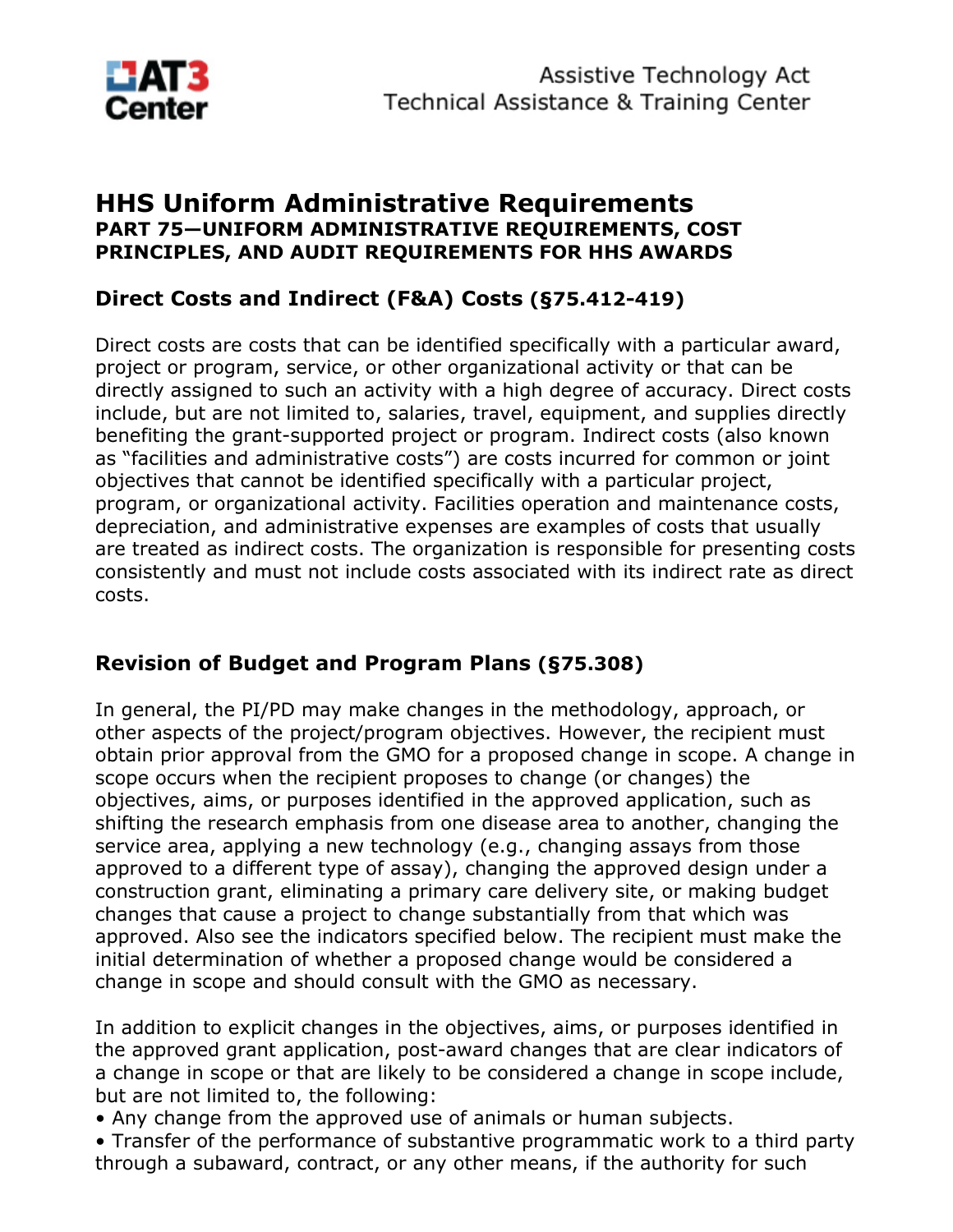activities is not included in the approved application. If the third party is a foreign component, this type of action always requires OPDIV prior approval.

• Significant rebudgeting, whether or not the particular expenditures require prior approval. Significant rebudgeting occurs when, under a grant with a Federal share exceeding \$100,000, cumulative transfers among direct cost budget categories for the current budget period exceed 25 percent of the total approved budget (which includes direct and indirect costs, whether chargeable to Federal funds or required matching or cost sharing) for that budget period or \$250,000, whichever is less.

• Incurrence of research patient care costs if costs in that category were not previously approved by the OPDIV or if a recipient wants to rebudget funds out of the research patient care category.

• Purchase of a unit of general-purpose or special-purpose equipment exceeding \$25,000.

# **[Equipment](http://www.ecfr.gov/cgi-bin/text-idx?SID=507cfac1519b49a7eb9e0d6fb98dac74&mc=true&node=pt45.1.75&rgn=div5#se45.1.75_1320) (§75.320)**

When the recipient no longer needs the equipment, it may use the equipment for other activities in accordance with the following standards. For equipment with a current per unit fair market value of \$5000 or more, the recipient may retain the equipment for other uses provided that compensation is made to the original HHS awarding agency or its successor. The amount of compensation shall be computed by applying the percentage of HHS's share in the cost of the original project or program to the current fair market value of the equipment. If the recipient has no need for the equipment, the recipient shall request disposition instructions from the HHS awarding agency; such instructions must be issued to the recipient no later than 120 calendar days after the recipient's request and the following procedures shall govern:

- 1. If so instructed or if disposition instructions are not issued within 120 calendar days after the recipient's request, the recipient shall sell the equipment and reimburse the HHS awarding agency an amount computed by applying to the sales proceeds the percentage of HHS share in the cost of the original project or program. However, the recipient shall be permitted to deduct and retain from the HHS share \$500 or ten percent of the proceeds, whichever is less, for the recipient's selling and handling expenses.
- 2. If the recipient is instructed to ship the equipment elsewhere, the recipient shall be reimbursed by the HHS awarding agency by an amount which is computed by applying the percentage of the recipient's share in the cost of the original project or program to the current fair market value of the equipment, plus any reasonable shipping or interim storage costs incurred.
- 3. If the recipient is instructed to otherwise dispose of the equipment, the recipient will be reimbursed by the HHS awarding agency for such costs incurred in its disposition.
- 4. If the recipient's project or program for which or under which the equipment was acquired is still receiving support from the same HHS program, and if the HHS awarding agency approves, the net amount due may be used for allowable costs of that project or program. Otherwise the net amount must be remitted to the HHS awarding agency by check.